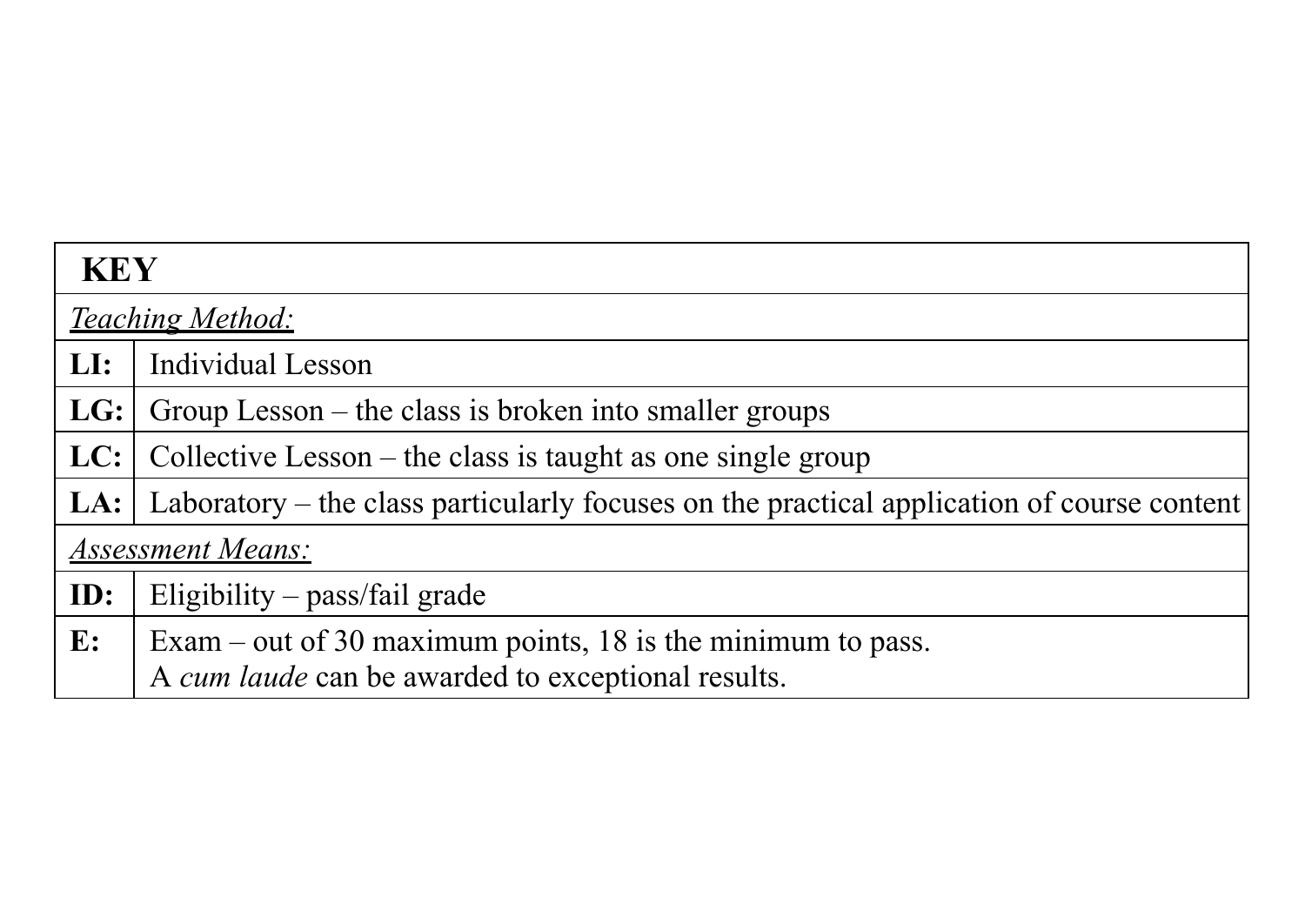## **PIANO - FIRST YEAR**

| <b>Activity</b>                      | <b>Scope</b>                              | <b>Sector</b>   | <b>Discipline</b>                                                    | <b>Credits</b> | <b>Hours of</b><br><b>Lessons/Study</b> | Lesson    | <b>Final</b><br><b>Exam</b> |
|--------------------------------------|-------------------------------------------|-----------------|----------------------------------------------------------------------|----------------|-----------------------------------------|-----------|-----------------------------|
| <b>FUNDAMENTAL</b><br><b>UNITS</b>   | Musicology                                | $\text{CDM}/04$ | History of Musical Forms and Repertoire                              | 6              | 30/120                                  | LG        | ID                          |
|                                      | Discipline -<br>Piano                     | $\text{CDI}/21$ | Interpretive Practice and Repertoire                                 | 15             | 30/345                                  | LI        | ID                          |
| <b>COMPULSORY</b><br><b>UNITS</b>    | Discipline -<br>Piano                     | $\text{CDI}/21$ | Technique and Performance of the Instrument                          | 15             | 30/345                                  | LI        | E                           |
|                                      | Collaborative<br>Music                    | COMI/03         | <b>Chamber Music</b>                                                 | 6              | 20/130                                  | LG        | E                           |
| <b>COMPLEMENTARY</b><br><b>UNITS</b> | Complementary<br>and Integrative<br>Units | COMI/03         | Interpretive Practice and Repertoire - 20th<br>Century Chamber Music | $\overline{3}$ | 20/55                                   | LG        | ID                          |
| <b>OTHER</b>                         | <b>Ulterior</b> activities                |                 | Art History                                                          | $\overline{3}$ | 20/55                                   | LC        | ID                          |
| <b>ELECTIVES</b>                     |                                           | $\frac{1}{2}$   | $\frac{1}{2}$                                                        | 12             | /300                                    | $\sqrt{}$ | $\frac{1}{2}$               |